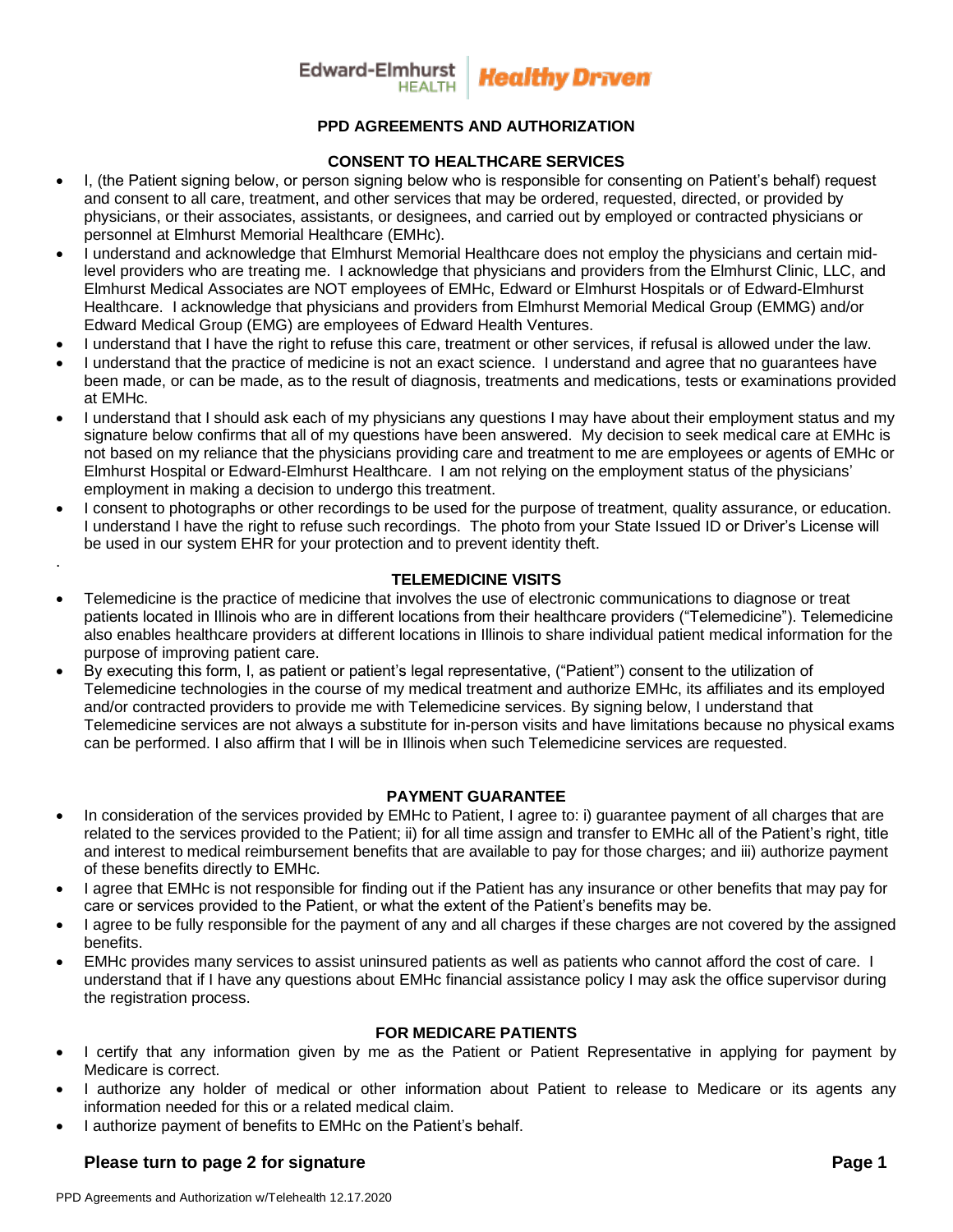## Edward-Elmhurst **'Iealthy Drīven**

#### **RECEIPT OF NOTICE OF PRIVACY PRACTICES**

- I acknowledge that I have been offered a copy of Edward-Elmhurst's Notice of Privacy Practices. The Notice of Privacy Practices describes how the Patient's medical information may be used and disclosed by EMHc and describes the Patient's rights with respect to this medical information.
- RELEASE OF INFORMATION FOR PAYMENT: I authorize EMHc to release any and all relevant information about me from my records, including HIV, to any third-party payors responsible for payment of charges, including insurance companies and health benefits plans. I must sign an additional waiver form if I do not want any information regarding my visit shared with my insurance company and understand that I will then become personally responsible for payment for that visit.

#### **EPIC CARE EVERYWHERE**

• We participate in Epic Care Everywhere. Care Everywhere allows health care organizations that use Epic electronic health record (EHR) and other participating systems to share your medical records via secure, encrypted connections for purposes of enabling your treating providers to access your medical records when treating you. Care Everywhere allows a treating physician real-time access to his or her patient's medical history, previous diagnoses, results of diagnostic tests (e.g., labs, cardiology, and radiology), medications, allergies, progress notes and other crucial medical information without having to wait for these records to be transferred from one facility to another. We will make your Edward-Elmhurst Health medical record, excluding any records related to your mental or behavioral health treatment, available to other health care organizations through Care Everywhere. When it comes to your PHI, you have certain rights. This section explains your rights and some of our responsibilities to help you. If you do not want your medical record to be shared through Care Everywhere, please contact our Edward-Elmhurst Health Information Management Department at 331-221-6990 and ask them to complete the necessary steps to remove you from the Care Everywhere Program.

## **NO SHOW POLICY**

- I acknowledge that 24-hour notice is required to cancel any appointment, or I may be charged a \$40.00 "No Show"  $f_{\mathsf{A}}$
- I understand that all patient copays and outstanding balances are due at the time of visit.

#### **No revisions or changes to this form by you will be accepted by EMHc.**

If I am receiving treatment at a Physician Practice from EMHc this agreement and authorization form will be valid for a period of 365 days from the date of my signature below, unless revoked by me in writing sooner, or restricted to a shorter time period by applicable law.

I have read this entire form and any questions I had about this form have been answered to my satisfaction. I understand and agree to its contents.

\_\_\_\_\_\_\_\_\_\_\_\_\_\_\_\_\_\_\_\_\_\_\_\_\_\_\_\_\_\_\_\_\_\_\_\_\_\_\_\_\_\_\_\_\_\_\_\_\_\_\_\_\_\_\_\_\_ \_\_\_\_\_\_\_\_\_\_\_\_\_\_\_\_

| <b>Patient Name:</b> |  |
|----------------------|--|
|----------------------|--|

**POB: \_\_\_\_\_\_\_\_\_\_\_\_\_\_\_** 

 **(Print)**

**Signature of Patient if 18 or over BIO CONSTRUCTER SHOW THE CONSTRUCTER SHOW OF PATE** 

\_\_\_\_\_\_\_\_\_\_\_\_\_\_\_\_\_\_\_\_\_\_\_\_\_\_\_\_\_\_\_\_\_\_\_ \_\_\_\_\_\_\_\_\_\_\_\_\_\_\_\_\_\_\_\_ \_\_\_\_\_\_\_\_\_\_\_\_\_\_\_\_ **OR Patient's Representative COV Relationship COV BATE (Parent, Guardian or other representative if patient is a minor or unable to sign)**